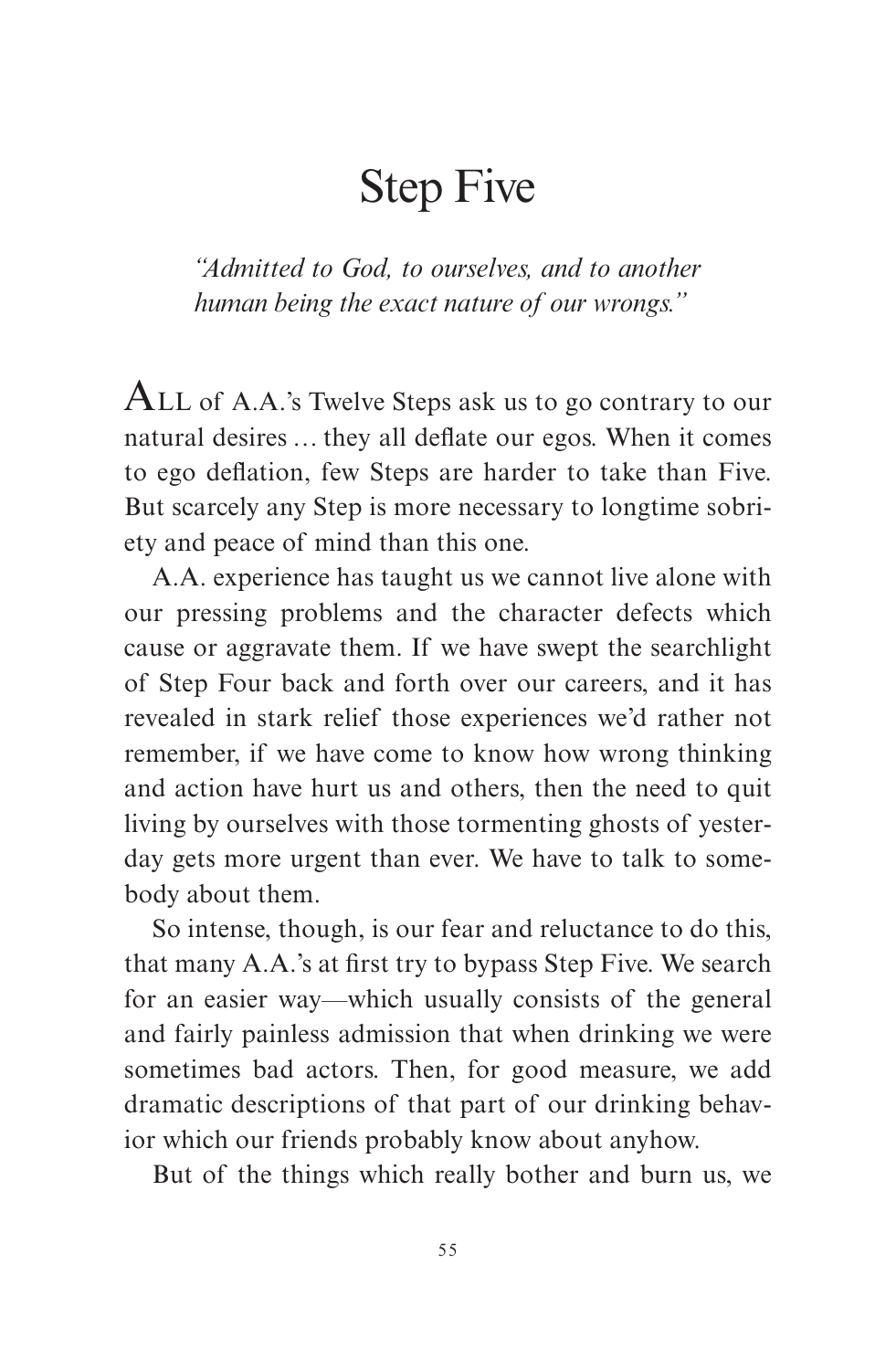say nothing. Certain distressing or humiliating memories, we tell ourselves, ought not be shared with anyone. These will remain our secret. Not a soul must ever know. We hope they'll go to the grave with us.

Yet if A.A.'s experience means anything at all, this is not only unwise, but is actually a perilous resolve. Few muddled attitudes have caused us more trouble than holding back on Step Five. Some people are unable to stay sober at all; others will relapse periodically until they really clean house. Even A.A. oldtimers, sober for years, often pay dearly for skimping this Step. They will tell how they tried to carry the load alone; how much they suffered of irritability, anxiety, remorse, and depression; and how, unconsciously seeking relief, they would sometimes accuse even their best friends of the very character defects they themselves were trying to conceal. They always discovered that relief never came by confessing the sins of other people. Everybody had to confess his own.

This practice of admitting one's defects to another person is, of course, very ancient. It has been validated in every century, and it characterizes the lives of all spiritually centered and truly religious people. But today religion is by no means the sole advocate of this saving principle. Psychiatrists and psychologists point out the deep need every human being has for practical insight and knowledge of his own personality flaws and for a discussion of them with an understanding and trustworthy person. So far as alcoholics are concerned, A.A. would go even further. Most of us would declare that without a fearless admission of our defects to another human being we could not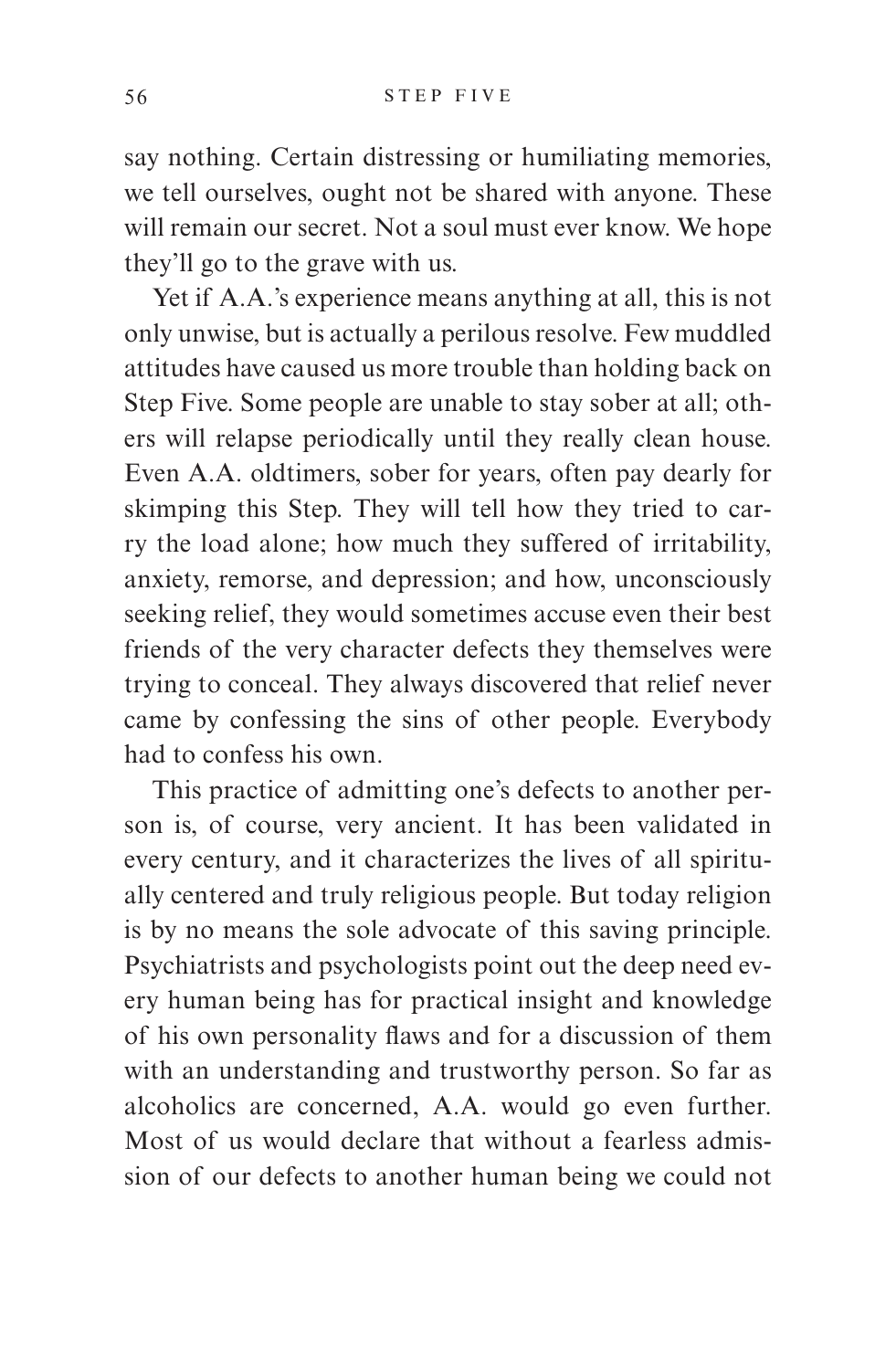stay sober. It seems plain that the grace of God will not enter to expel our destructive obsessions until we are willing to try this.

What are we likely to receive from Step Five? For one thing, we shall get rid of that terrible sense of isolation we've always had. Almost without exception, alcoholics are tortured by loneliness. Even before our drinking got bad and people began to cut us off, nearly all of us suffered the feeling that we didn't quite belong. Either we were shy, and dared not draw near others, or we were apt to be noisy good fellows craving attention and companionship, but never getting it—at least to our way of thinking. There was always that mysterious barrier we could neither surmount nor understand. It was as if we were actors on a stage, suddenly realizing that we did not know a single line of our parts. That's one reason we loved alcohol too well. It did let us act extemporaneously. But even Bacchus boomeranged on us; we were finally struck down and left in terrified loneliness.

When we reached A.A., and for the first time in our lives stood among people who seemed to understand, the sense of belonging was tremendously exciting. We thought the isolation problem had been solved. But we soon discovered that while we weren't alone any more in a social sense, we still suffered many of the old pangs of anxious apartness. Until we had talked with complete candor of our conflicts, and had listened to someone else do the same thing, we still didn't belong. Step Five was the answer. It was the beginning of true kinship with man and God.

This vital Step was also the means by which we began to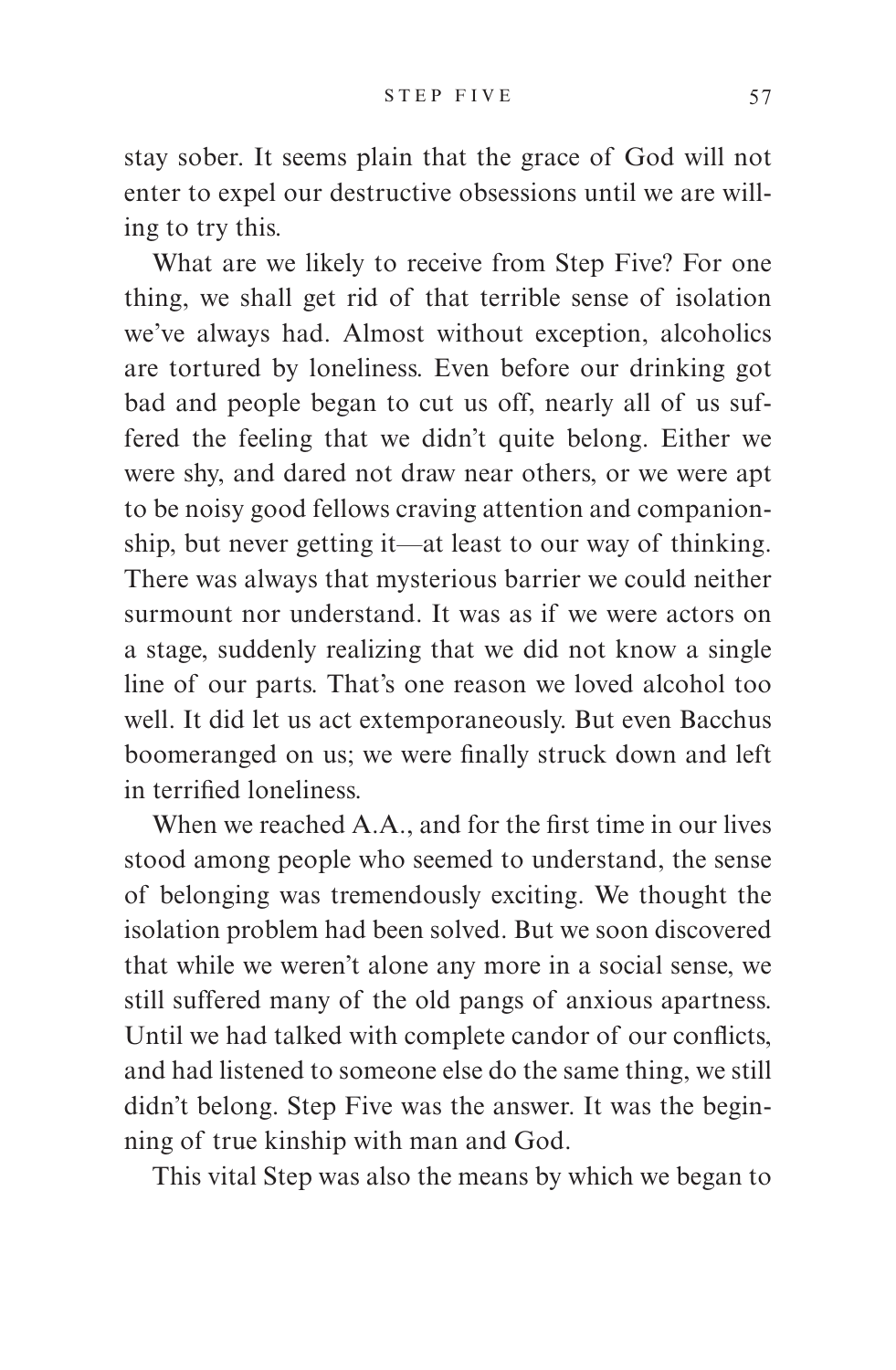get the feeling that we could be forgiven, no matter what we had thought or done. Often it was while working on this Step with our sponsors or spiritual advisers that we first felt truly able to forgive others, no matter how deeply we felt they had wronged us. Our moral inventory had persuaded us that all-round forgiveness was desirable, but it was only when we resolutely tackled Step Five that we inwardly *knew* we'd be able to receive forgiveness and give it, too.

Another great dividend we may expect from confiding our defects to another human being is humility—a word often misunderstood. To those who have made progress in A.A., it amounts to a clear recognition of what and who we really are, followed by a sincere attempt to become what we could be. Therefore, our first practical move toward humility must consist of recognizing our deficiencies. No defect can be corrected unless we clearly see what it is. But we shall have to do more than *see*. The objective look at ourselves we achieved in Step Four was, after all, only a look. All of us saw, for example, that we lacked honesty and tolerance, that we were beset at times by attacks of self-pity or delusions of personal grandeur. But while this was a humiliating experience, it didn't necessarily mean that we had yet acquired much actual humility. Though now recognized, our defects were still there. Something had to be done about them. And we soon found that we could not wish or will them away by ourselves.

More realism and therefore more honesty about ourselves are the great gains we make under the influence of Step Five. As we took inventory, we began to suspect how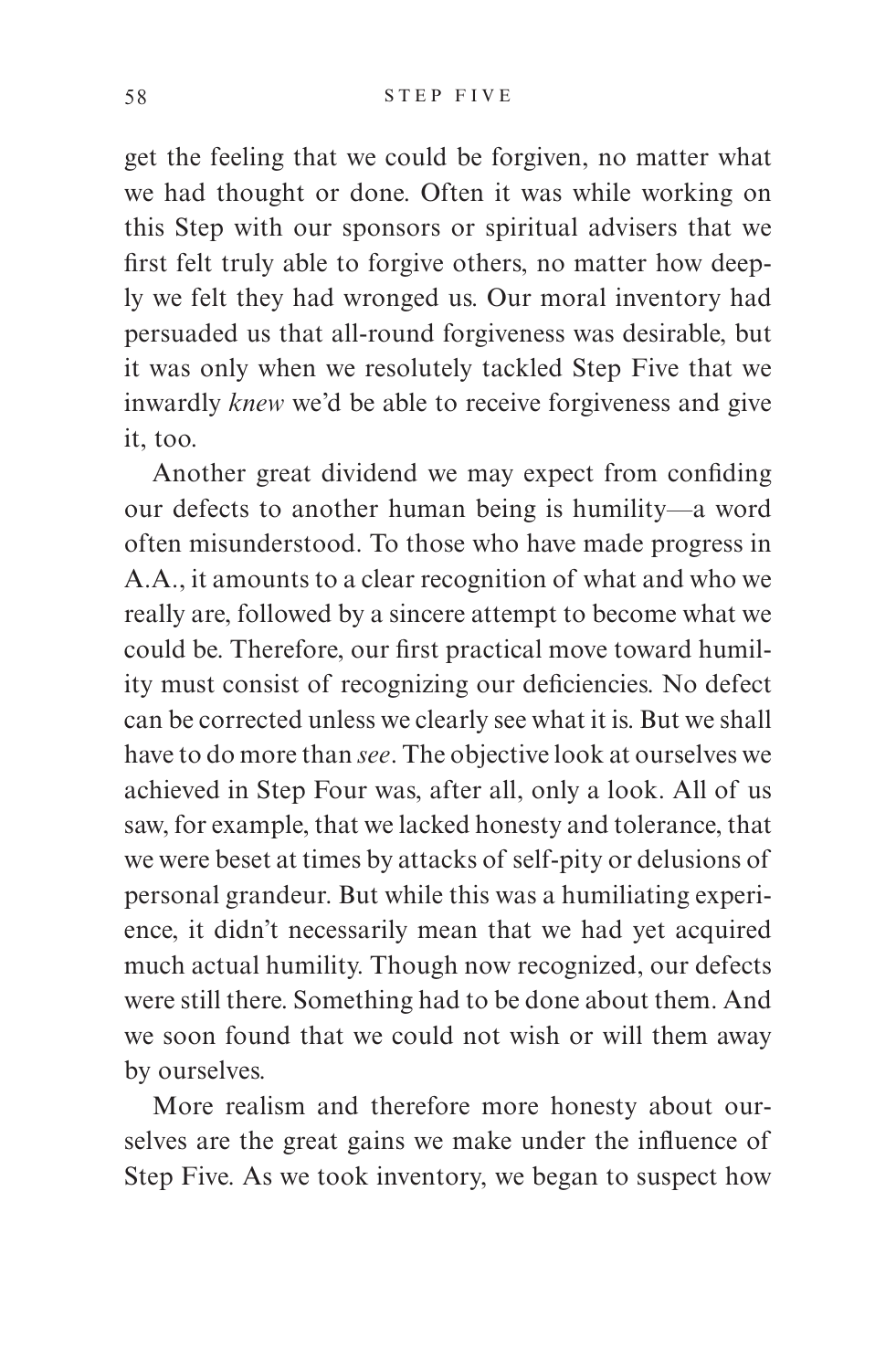much trouble self-delusion had been causing us. This had brought a disturbing reflection. If all our lives we had more or less fooled ourselves, how could we now be so sure that we weren't still self-deceived? How could we be certain that we had made a true catalog of our defects and had really admitted them, even to ourselves? Because we were still bothered by fear, self-pity, and hurt feelings, it was probable we couldn't appraise ourselves fairly at all. Too much guilt and remorse might cause us to dramatize and exaggerate our shortcomings. Or anger and hurt pride might be the smoke screen under which we were hiding some of our defects while we blamed others for them. Possibly, too, we were still handicapped by many liabilities, great and small, we never knew we had.

Hence it was most evident that a solitary self-appraisal, and the admission of our defects based upon that alone, wouldn't be nearly enough. We'd have to have outside help if we were surely to know and admit the truth about ourselves—the help of God and another human being. Only by discussing ourselves, holding back nothing, only by being willing to take advice and accept direction could we set foot on the road to straight thinking, solid honesty, and genuine humility.

Yet many of us still hung back. We said, "Why can't 'God as we understand Him' tell us where we are astray? If the Creator gave us our lives in the first place, then He must know in every detail where we have since gone wrong. Why don't we make our admissions to Him directly? Why do we need to bring anyone else into this?"

At this stage, the difficulties of trying to deal rightly with God by ourselves are twofold. Though we may at first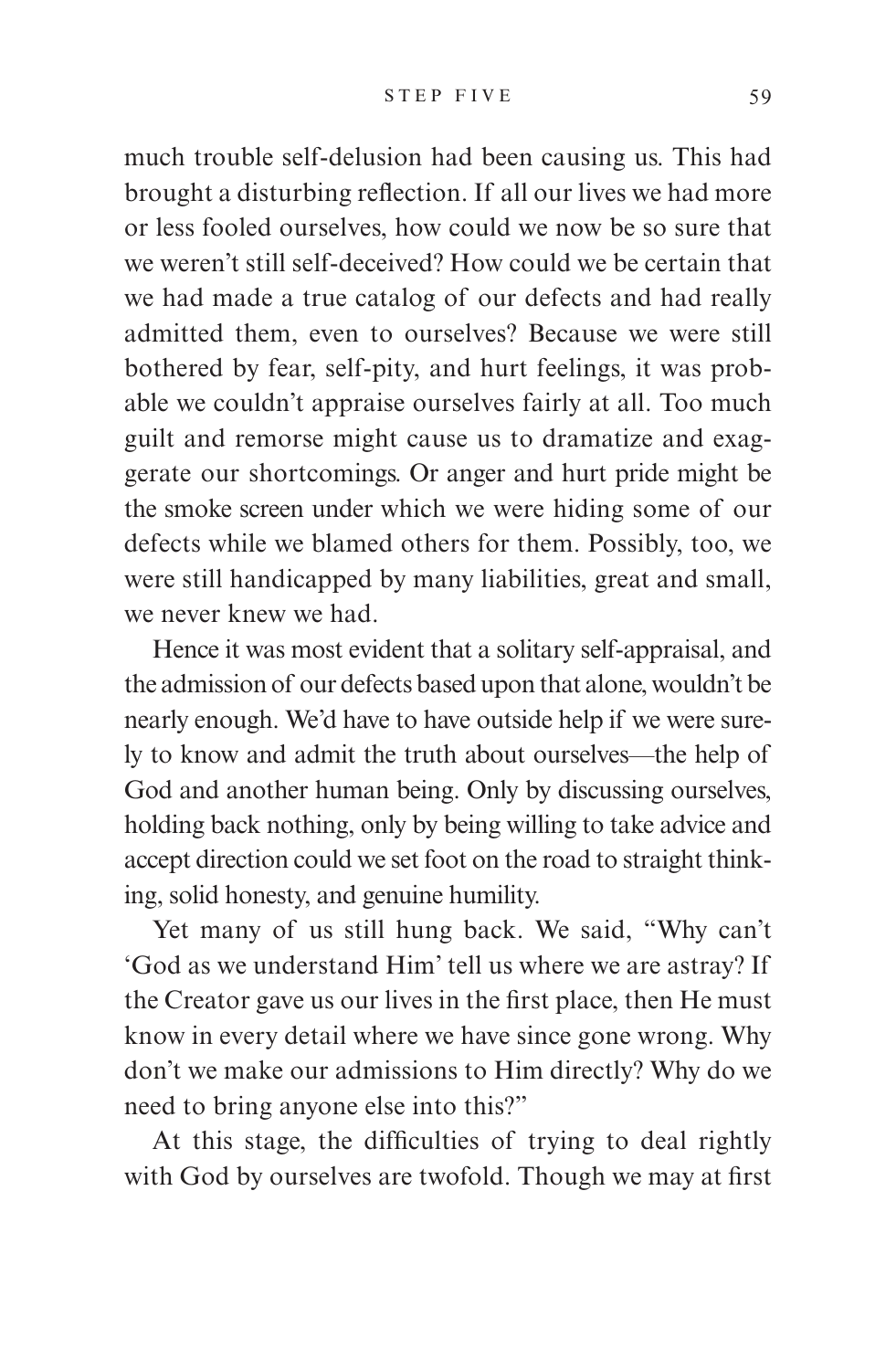be startled to realize that God knows all about us, we are apt to get used to that quite quickly. Somehow, being alone with God doesn't seem as embarrassing as facing up to another person. Until we actually sit down and talk aloud about what we have so long hidden, our willingness to clean house is still largely theoretical. When we are honest with another person, it confirms that we have been honest with ourselves and with God.

The second difficulty is this: what comes to us alone may be garbled by our own rationalization and wishful thinking. The benefit of talking to another person is that we can get his direct comment and counsel on our situation, and there can be no doubt in our minds what that advice is. Going it alone in spiritual matters is dangerous. How many times have we heard well-intentioned people claim the guidance of God when it was all too plain that they were sorely mistaken. Lacking both practice and humility, they had deluded themselves and were able to justify the most arrant nonsense on the ground that this was what God had told them. It is worth noting that people of very high spiritual development almost always insist on checking with friends or spiritual advisers the guidance they feel they have received from God. Surely, then, a novice ought not lay himself open to the chance of making foolish, perhaps tragic, blunders in this fashion. While the comment or advice of others may be by no means infallible, it is likely to be far more specific than any direct guidance we may receive while we are still so inexperienced in establishing contact with a Power greater than ourselves.

Our next problem will be to discover the person in whom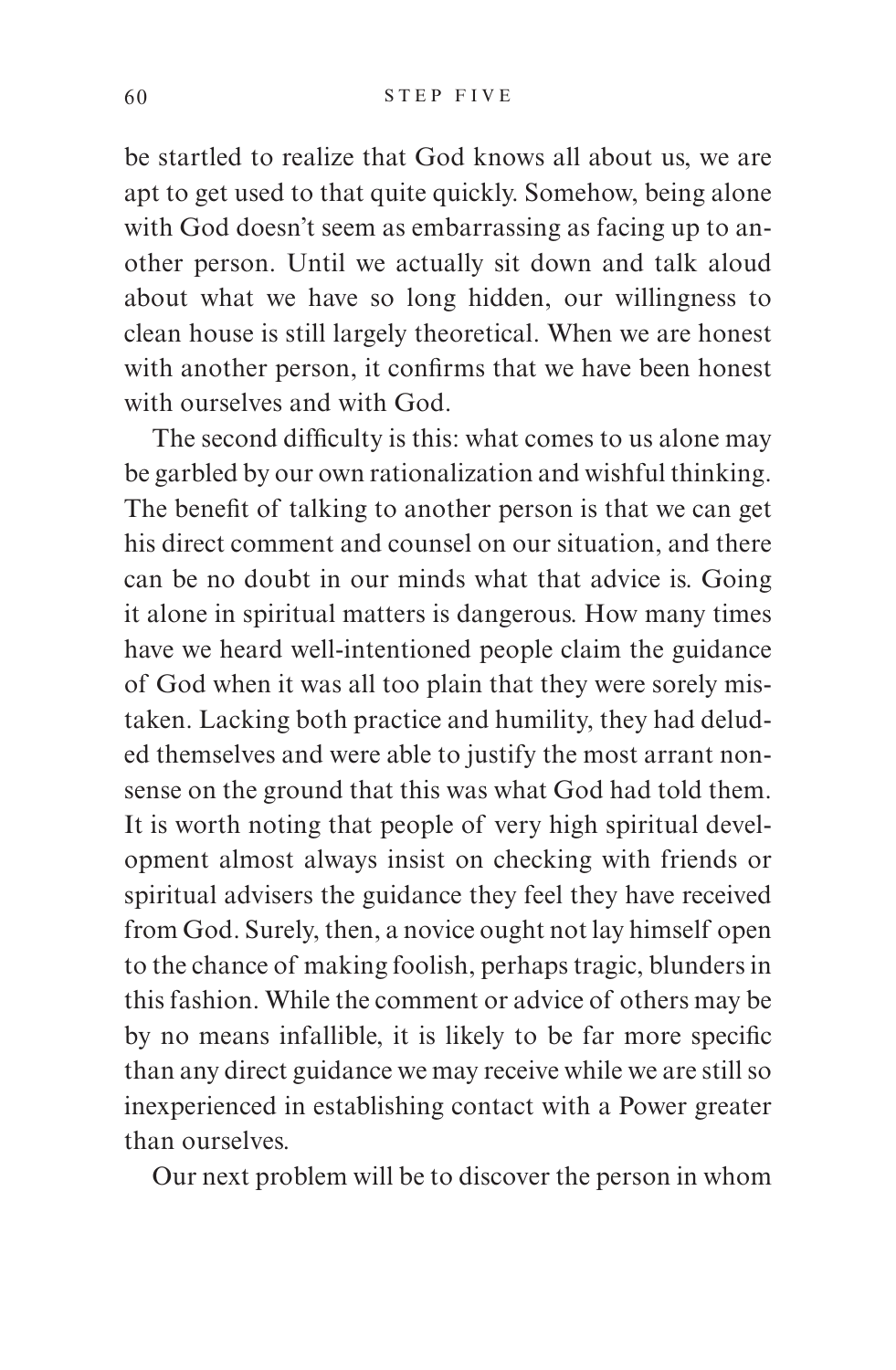we are to confide. Here we ought to take much care, remembering that prudence is a virtue which carries a high rating. Perhaps we shall need to share with this person facts about ourselves which no others ought to know. We shall want to speak with someone who is experienced, who not only has stayed dry but has been able to surmount other serious difficulties. Difficulties, perhaps, like our own. This person may turn out to be one's sponsor, but not necessarily so. If you have developed a high confidence in him, and his temperament and problems are close to your own, then such a choice will be good. Besides, your sponsor already has the advantage of knowing something about your case.

Perhaps, though, your relation to him is such that you would care to reveal only a part of your story. If this is the situation, by all means do so, for you ought to make a beginning as soon as you can. It may turn out, however, that you'll choose someone else for the more difficult and deeper revelations. This individual may be entirely outside of A.A. —for example, your clergyman or your doctor. For some of us, a complete stranger may prove the best bet.

The real tests of the situation are your own willingness to confide and your full confidence in the one with whom you share your first accurate self-survey. Even when you've found the person, it frequently takes great resolution to approach him or her. No one ought to say the A.A. program requires no willpower; here is one place you may require all you've got. Happily, though, the chances are that you will be in for a very pleasant surprise. When your mission is carefully explained, and it is seen by the recipient of your confidence how helpful he can really be, the conversation